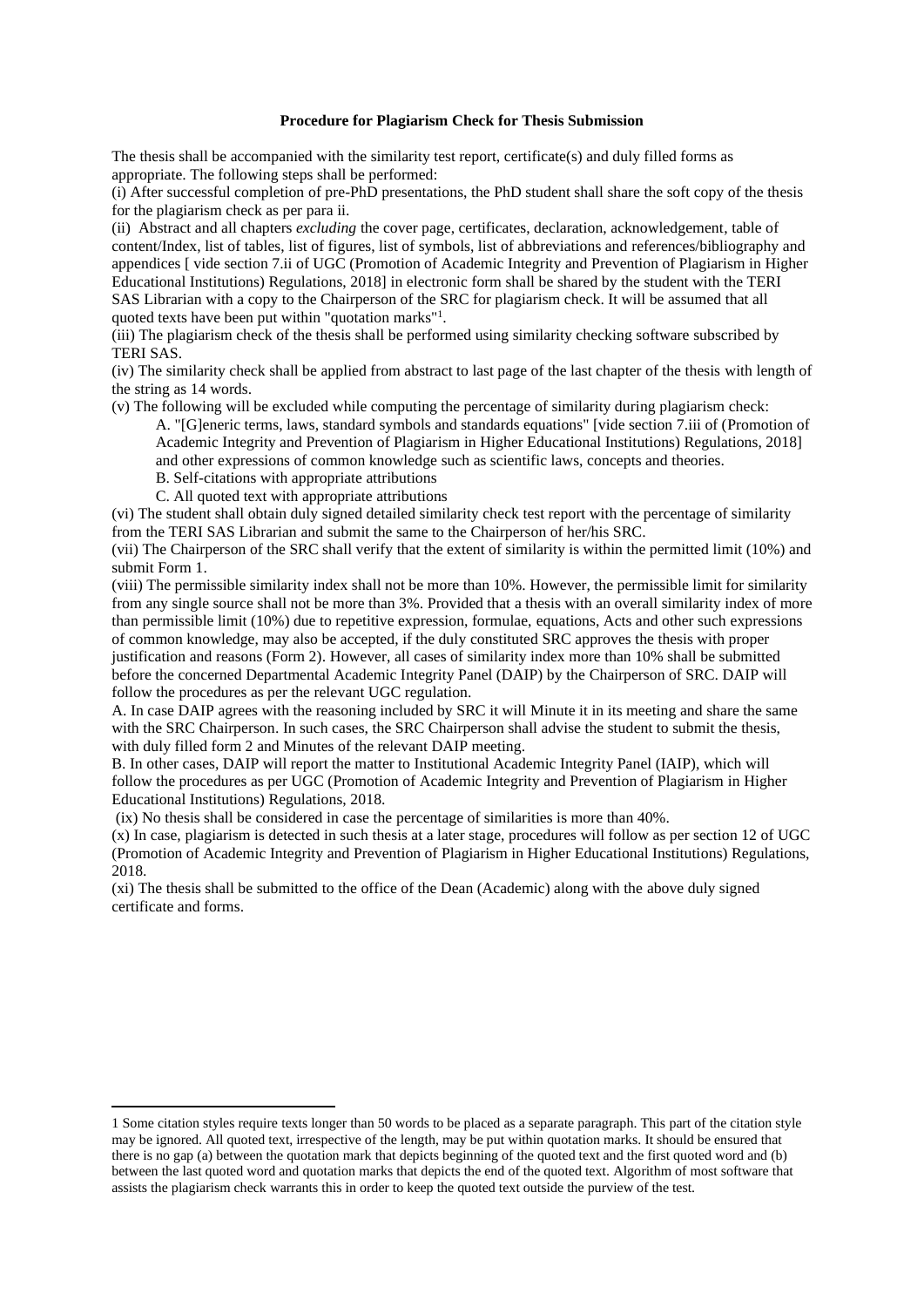## **Form 1** (TERI SAS Logo) **Plagiarism Verification Report**

- 1. Name of PhD Student:
- 2. Registration No.:
- 3. Title of the Thesis:
- 4. Department/Centre:
- 5. Name of Supervisor:
- 6. Name of Co-Supervisor (s) If any:

This is to certify that the above thesis has been checked for similarity detection with word count. The details of the similarity test are as given below.

Software used:……………………………………on date:………………………

Similarity index……………………………….Total word count………………

The summary report is enclosed.

Sign of TERI SAS Librarian

I, ............................................ hereby declare that the thesis as a whole or in part is neither copied nor plagiarised from others' work/sources by me.

Sign of PhD Student

The plagiarism report of the above thesis has been reviewed by the undersigned and the similarity index is as per the TERI SAS's PhD regulation. The thesis may be considered for submission to the Deemed to be University.

Sign of Supervisor Sign of Co-supervisor (s)

Sign of Head of the Department/Centre

Date: